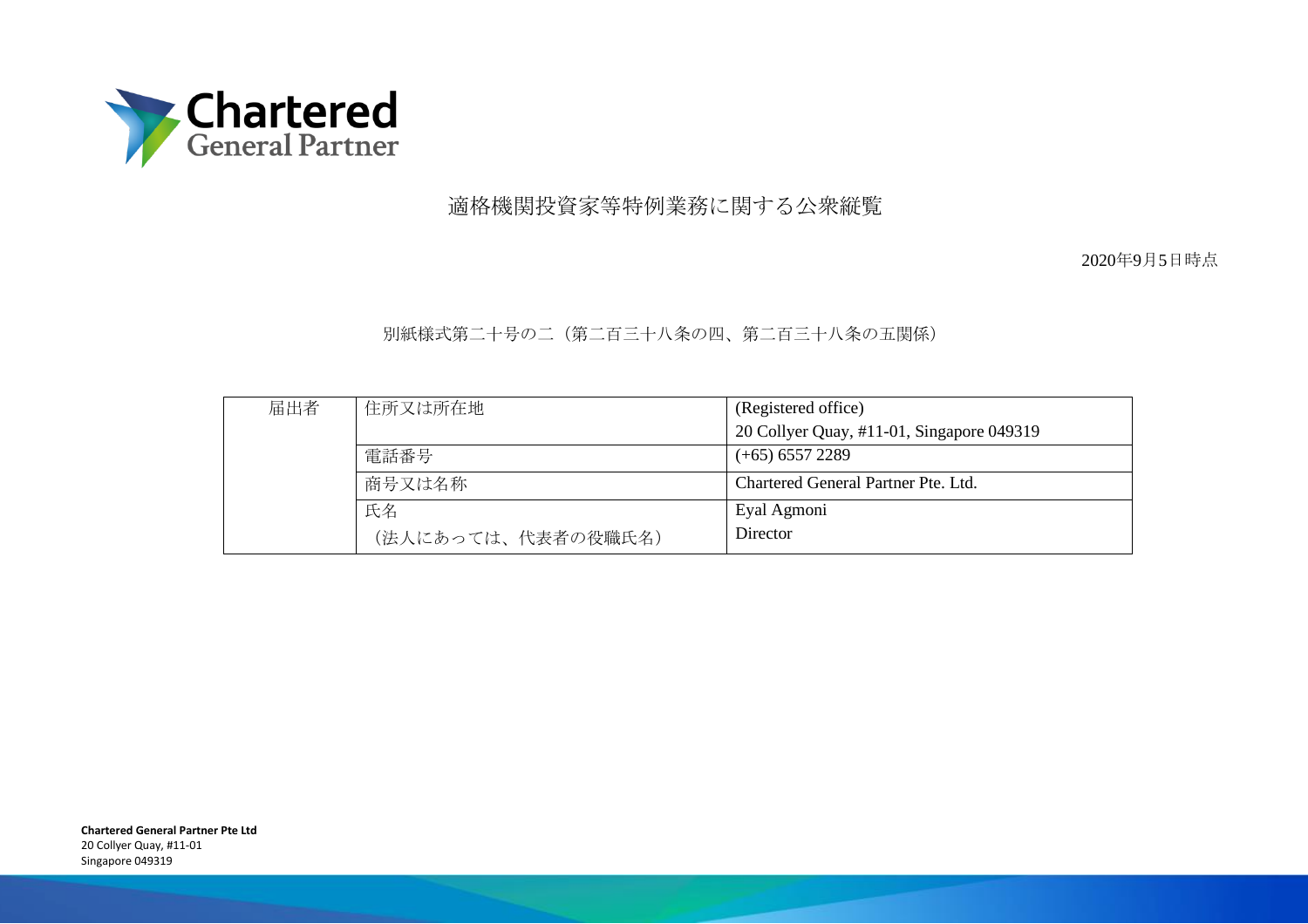

1. 適格機関投資家等特例業務に関する届け出を行った者の状況

(2020年9月5日現在)

|             |          |       |    |             |            |         |                             | 他に行っ | 資本金の額  |
|-------------|----------|-------|----|-------------|------------|---------|-----------------------------|------|--------|
| 代表者         |          | 業務の種別 |    | 主たる営業所又は事務所 |            |         | ホームページアドレス                  | ている事 | 又は出資の  |
|             |          |       |    |             |            |         |                             | 業の種類 | 総額 (円) |
| (ふりがな)      | 役職       | 私募    | 運用 | 名称          | 所在地        | 電話番号    |                             |      |        |
| 氏名          |          |       |    |             |            |         |                             |      |        |
| (えやる あぐもに)  | Director |       |    | Registered  | 20 Collyer | $(+65)$ | http://www.chartered.sg/wp- | 無    | \$1.00 |
| Eyal Agmoni |          |       |    | office      | Quay, #11- | 6557    | content/uploads/CGP.pdf     |      |        |
|             |          |       |    |             | 01,        | 2289    |                             |      |        |
|             |          |       |    |             | Singapore  |         |                             |      |        |
|             |          |       |    |             | 049319     |         |                             |      |        |

**Chartered General Partner Pte Ltd** 20 Collyer Quay, #11-01 Singapore 049319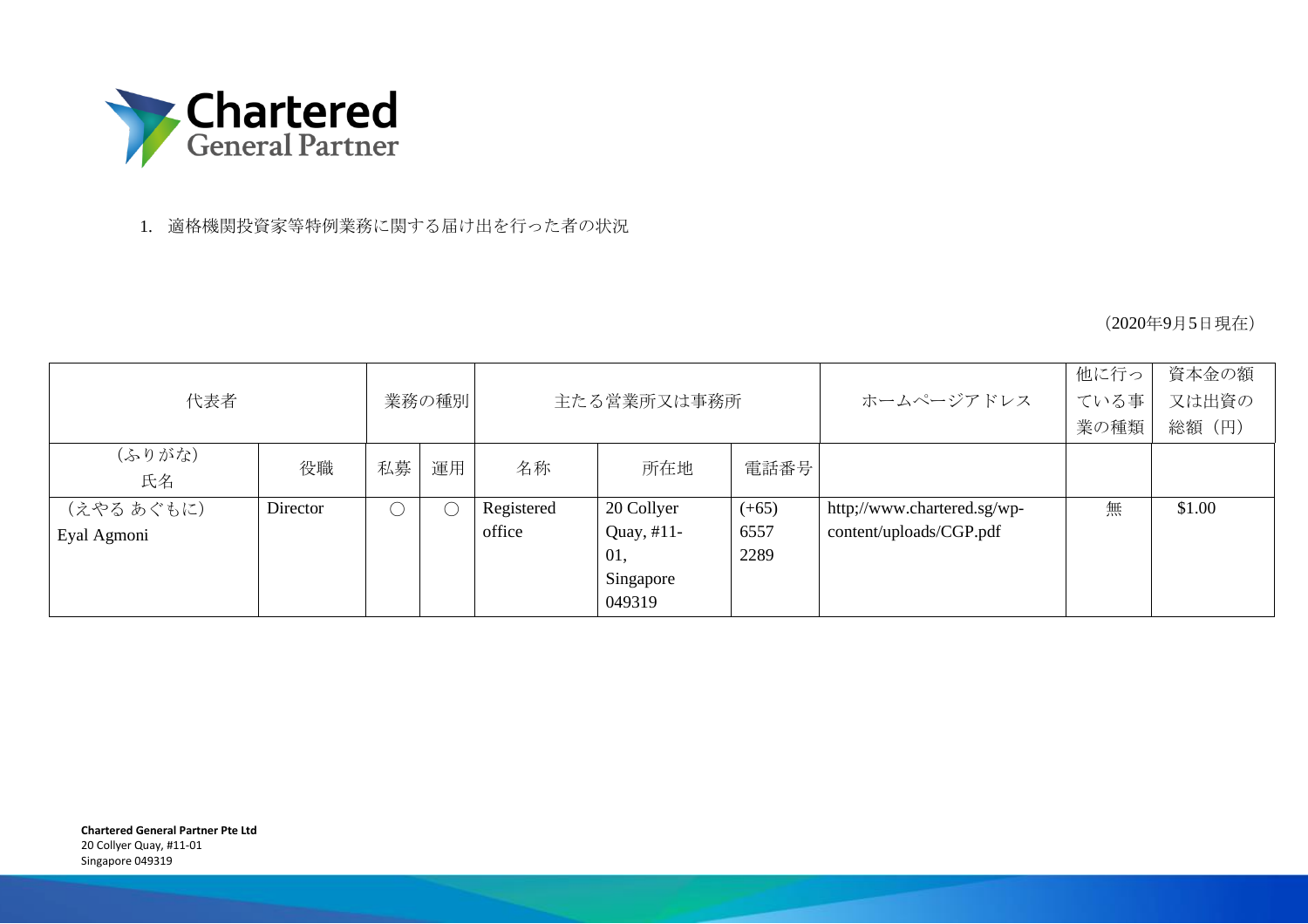

## 2. 適格機関投資家等特例業務に関する法第2条第2項第5号または第6号に掲げる権利の状況

(2020年9月5日現在)

|                               | 出資対象事      | 出資対象事業の内容 |                                                                 | 業務の種別       |       |                | 適格機関      | 適格機関                 | 第233条の3        | 公認会計士                 |
|-------------------------------|------------|-----------|-----------------------------------------------------------------|-------------|-------|----------------|-----------|----------------------|----------------|-----------------------|
| 出資対象事業<br>持分の名称               | 業持分の種<br>別 | (商品分類)    | (内容)                                                            | 私募·運<br>用の別 | 届出の種別 | 適格機関投<br>資家の種別 | 投資家の<br>数 | 投資家以<br>外の出資<br>者の有無 | 各号に掲げ<br>る者の有無 | 又は監査法<br>人の氏名又<br>は名称 |
| Japan                         | 外国の法令      | ベンチャー・    | イスラエルの                                                          | 私募·運用       | 63条   | 金融商品取引         | 1         | 有                    | 無              | 該当なし                  |
| Israel                        | に基づく権      | ファンド      | 未上場株式                                                           |             |       | 業者 (1)         |           |                      |                |                       |
| High Tech<br>Ventures 2<br>LP | 利          |           | (主としてデ<br>ィープテック<br>分野であり、<br>シード・アー<br>リーステー<br>ジ)への投資<br>を行う。 |             |       |                |           |                      |                |                       |